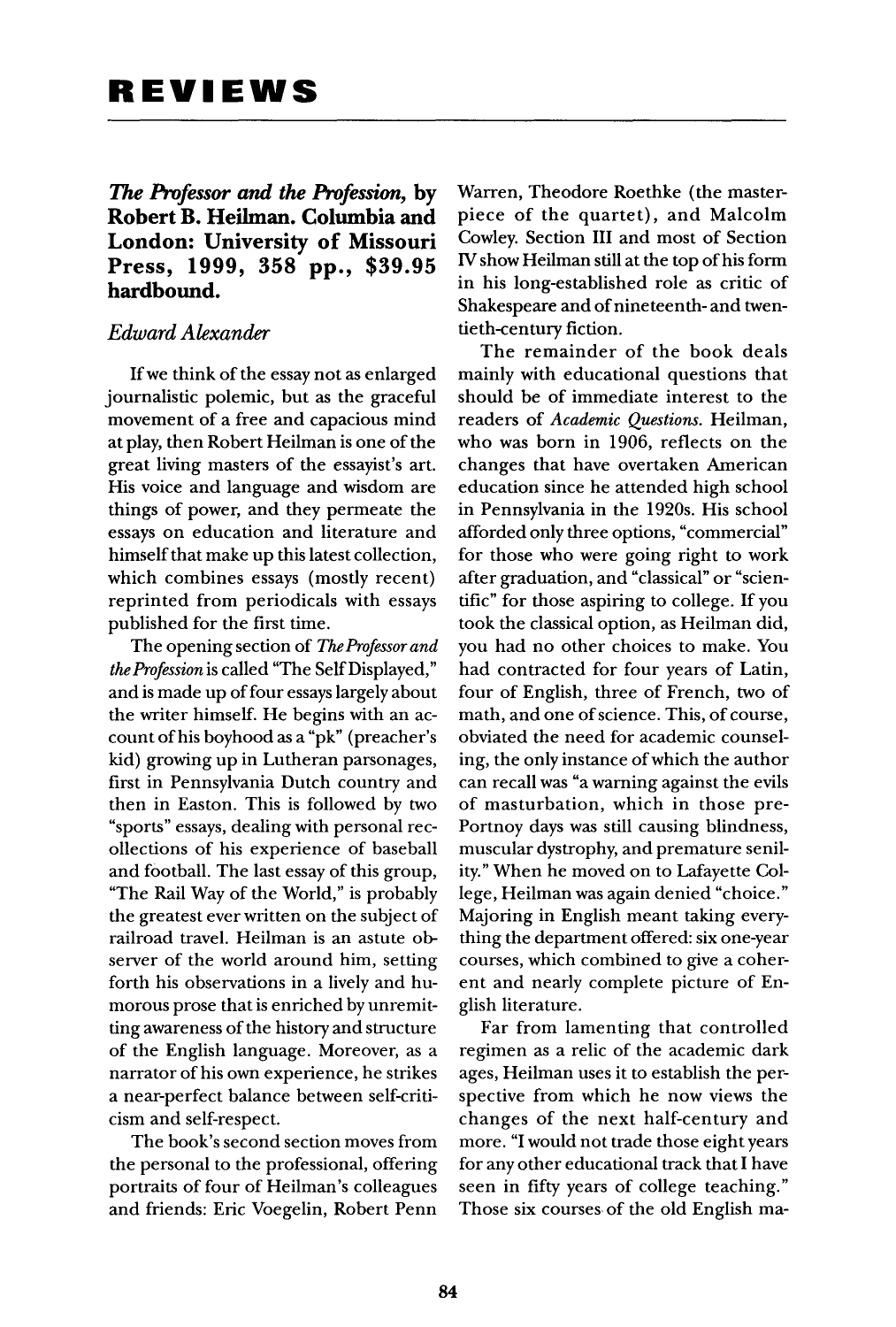## **Reviews 85**

jor have, of course, now expanded into several hundred unrelated ones and scores of majors. Lurking behind this "wild curricular centrifugality," in Heilman's view, is a loss of the old sense of community and the belief that we are members of one another.

Even more egregious than the obsession with "difference" that drives the engine of unfettered curricular "innovation" and electivity is the craving for "relevance" or passionate presentism. Heilman tries to imagine what his own English major would have been like if, eighty years ago, European classics and English literature had been eliminated in favor of the provincialism of the contemporary. Instead of Chaucer and Shakespeare, "we would zealously have studied the fiction of Percy Marks, James Branch Cabell . . . , Ruth Suckow, and Sinclair Lewis .... In poetry we would have been 'with it' with Stephen Vincent Benet, Witter Bynner .... Edna St. Vincent Millay, and Elinor Wylie." Such lists, he points out, show us that "an exclusive attachment to any present means being trapped in a morgue." The best-known inhabitants of that tomb of "once-upon-atime up-to-dateness" were, of course, the students of the 1960s, totally uneducable because they already knew all the answers.

Heilman is far more keen an observer of educational hokum than many other contemporary critics because he writes out of experience (halfa century of teaching and 24 years as a department chairman) rather than ideology. And the writing combines hilarity with shrewdness. Take, for example, a few questions from his dream college-board exam:

#2. Do you believe that the twentieth century is morally superior to the nineteenth, i.e., more realistic, more honest, less hypocritical, etc.? (If the answer is "yes," the applicant will be assigned to remedial section.)

#4. Do you believe that America is a very bad place, and that we must use force to make it like the better countries of the world? (If the answer is "yes," the applicant is certified for the Jane Fonda Institute of Moral Philosophy.)

#8d. Do the words *"enthusiastic,"* "caring," and "concerned" mean anything without modifiers? (If the applicant says they do, he may be recommended to the Experimental College of the Secular Bleeding Heart).

For readers of *Academic Questions* the key essay in the book is "Three Generations of English Studies," a tour de force that integrates literary history and criticism with moral insight and ripened wisdom in a synthesis that no living literary scholar can match. Heilman describes a pattern for the professional lives of professors of English born between 1900 and 1920, especially those (like himself) who experienced three whole generations of English studies. These people grew up during the reign of the old literary history, spent their middle years coming to terms with the "new criticism," and their later ones facing the recent wave of literary insurgents calling themselves "theorists."

Heilman fully experienced the heavily Germanic historical approach at Harvard. Professors there lectured on classical models, rules, sources, influences. If the great mass of historical facts had been delivered before the hour was over, the professor might venture a "nonprofessional" remark like "I like Ben Jonson. Don't you?" Heilman himself began to have some doubts about the old historical approach and hoped he was not alone when he found himself feeling that it was hard for grown men at Harvard to take seriously the topics announced for graduate seminars.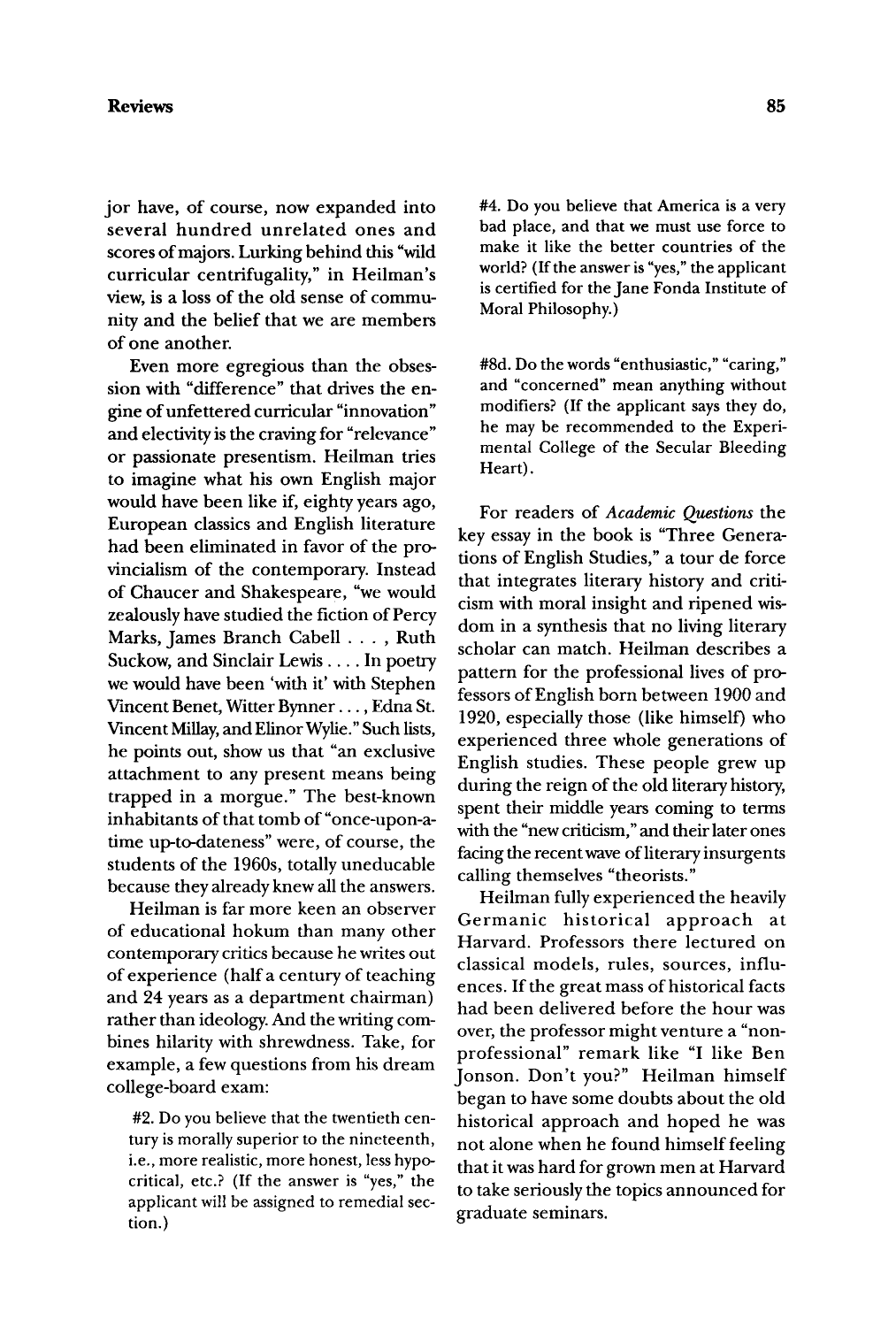The second generation was prepared by the work of the "new humanists"--Irving Babbitt, P. E. More, Norman Foerster--who taught that the history of ideas was a larger, more significant domain than the history of texts. But the new wave was really defined by the "new criticism," of which Heilman would himself become a skilled major practitioner. The new critics appealed to those who sensed that the old history was indifferent to aesthetic matters such as the relation of form and content, the main interest of John Crowe Ransom, Allen Tate, Cleanth Brooks, Robert Penn Warren, and their British counterparts.

Heilman reminds us that these men had themselves been trained in the historical school and were far better grounded in literary history than products of today's graduate programs; but their question was always "What else is there besides history?" (Heilman himself published in the *Southern Review,* edited by Brooks and Warren, an article arguing for the relevance of historical knowledge to aesthetic judgments.) The new criticism flourished because its chief expositors wrote persuasively and clearly (Tate used to say that critical writing should be as plain as the nose on your face) and convinced young teachers that here was an objective method of distinguishing better and worse in literary works. The new criticism became conspicuous in the late 1930s and remained dominant until the 1970s.

But in the fullness of time--and who better placed than Heilman to view things from that perspective?—the younger converts to the new criticism, "practitioners of small learning and less discipline," become esoteric, obscure, and stridently antihistorical. In reaction, so Heilman argues, arose the "theorists," whose dogmas now dominate virtually every major English department. Unlike the late Irving Howe, who said that his eyes glazed over whenever he tried to penetrate the stupefying opacity of theorist prose, Heilman has forced himself to examine the doings of this third generation. His conclusions, albeit stated with characteristic restraint, are grim:

The repellent vocabulary and style of theorists, who produce quotable passages of marvelous opaqueness and apparent untranslatability .... may restrict the boundaries of [their] empire. "Theory," of course, embraces a congeries of dogmatic identifications and skepticisms of identity. The Marxist, Freudian, and feminist ways of doing things seem to derive literary works from causes that are absolute; you identify the psycho-social or socio-politicoeconomical forces that generated the work, and you know what the work has to be, however different from this it looked to other generations.

Heilman is particularly incisive about the peculiar mix of dogmatism and skepticism that pervades different modes of "deconstructive" activity.

While skepticism about texts is dogmatic, it rarely includes skepticism about the text that asserts dogmatic skepticism. Skepticism is evidently a faith that deconstructs other faiths. It escapes the self-referentiality that is the fate of all other works.

Heilman understands that, as John Henry Newman once wrote, ten thousand difficulties do not make one doubt. Just as students may encounter difficulties in solving a mathematical problem without doubting that it admits of an answer, so literary critics may find that classic works can simultaneously sustain numerous differing interpretations without concluding that there is no such thing as an ideal reading demanded by the work. The health of English studies, in Heilman's view, de-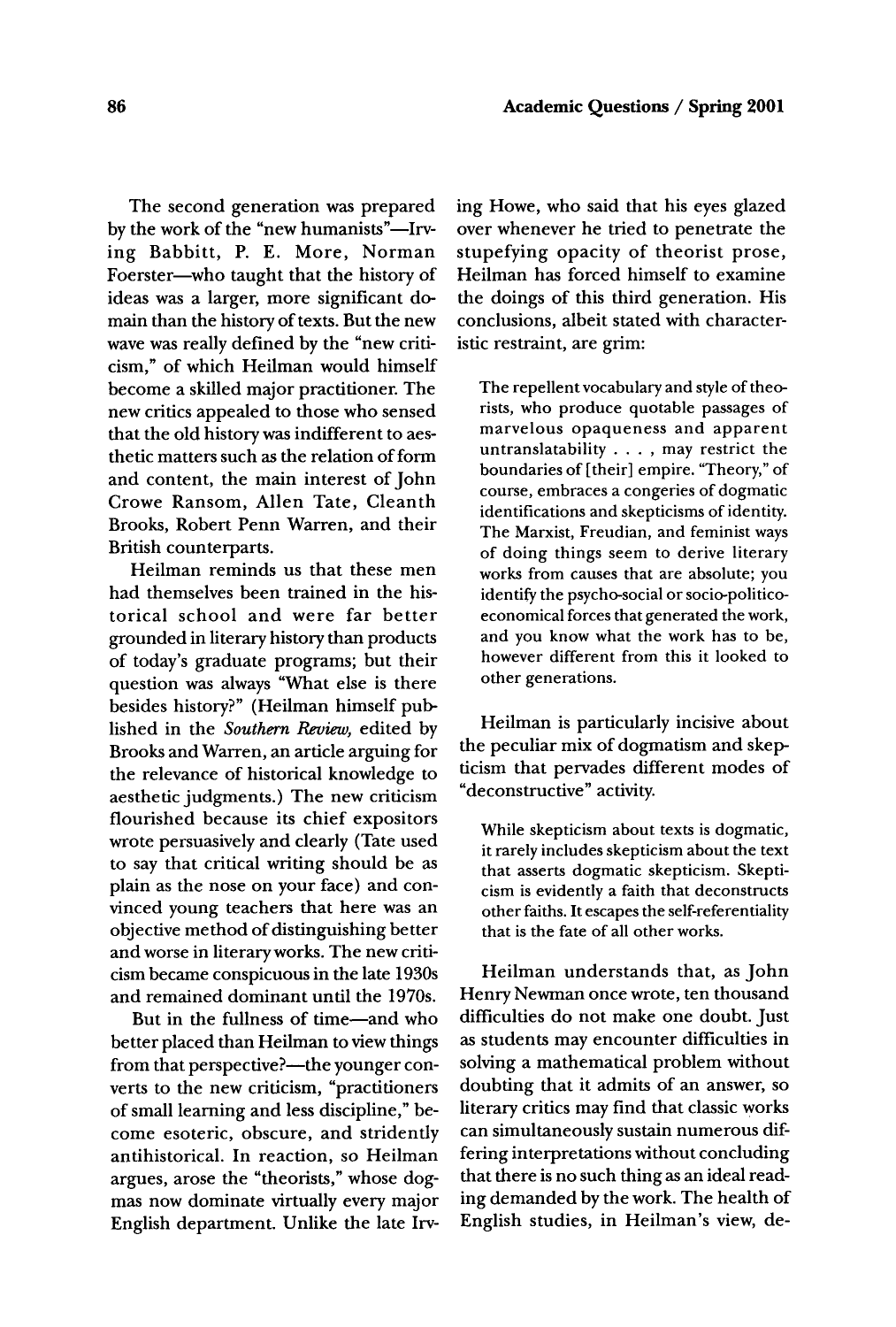### **Reviews 87**

pends upon whether we think of the literary work

as a challenging labyrinth or as an inviting trampoline. If the former, we accept its complexities, false leads, and culs-de-sac, but count upon ultimate order and design; if the latter, the work invites us to leap, bounce, and spring in critical virtuosity.

For Heilman, time is the only reliable literary critic, the only begetter of "the canon," even though literary insurgents assume they can alter it by declaring the timely timeless and organizing political caucuses to overthrow the dictates of many generations of readers. Looking back over the changing attitudes to history of the three generations of English professors that have flourished in his lifetime, he offers this concise and elegant encapsulation:

The old historian told how the work came into being... ; the new critics tried to define the being it came into; the new historians attributed the whole history to rape; and the new theorist saw the productive forces as linguistic and modal, and the product a mestizo without rights since it was born to serve the critic.

Among the many writers (Elizabeth Bishop, Malcolm Cowley, Richard Eberhart, Vernon Watkins) who were given their first teaching jobs by Heilman was the young Irving Howe. Arriving at the University of Washington in the summer of 1952, Howe might have been expected to gravitate towards his socio-political allies, the numerous (Parringtonian) leftists then in the department. Instead, as he observed in a letter of 1991, he had found himself drawn to Heilman and the school from which Heilman derived because, polemical disputes apart, he found in them a charm,

civility, and largeness of spirit that he had seldom found in the intellectual world since then. The qualities that Howe recognized in 1952 are still brilliandy on display in *The Professor and the Profession.* 

Edward Alexander is professor of English at the University of Washington in Seattle. His most recent book is *Irving Howe*-So*cialist, Critic, Jew* (Indiana University Press, 1998). Please address correspondence to *Academic Questions /NAS,* 221 Witherspoon Street, Second Floor, Princeton, NJ 08542- 3215; editor@aq.nas.org.

**Left Back: A Century of Failed School** Reforms by Diane Ravitch. New York and London: Simon & Schuster, 2000, 544 pp., \$30.00 hardbound.

## *Edwin J. Delattre*

All of us who work to elevate teaching and learning in homes, schools, colleges, and universities have been indebted to Diane Ravitch for a very long time. Her books and articles on the history and the condition of schooling and her exposure and criticism of anti-intellectualism among educationists have left no room to evade or deny the persistence and the urgency of failure in American schooling.

In *Left Back: A Century of Failed School*  Reforms, Ravitch's "aim... is to trace the origins of America's seemingly permanent debate about school standards, curricula, and methods." Ravitch "recounts the story of unrelenting attacks on the academic mission of schools"-attacks on the "academic curriculum" understood as "the systematic study of language and literature, science and mathematics, history, the arts, and foreign languages." She cautions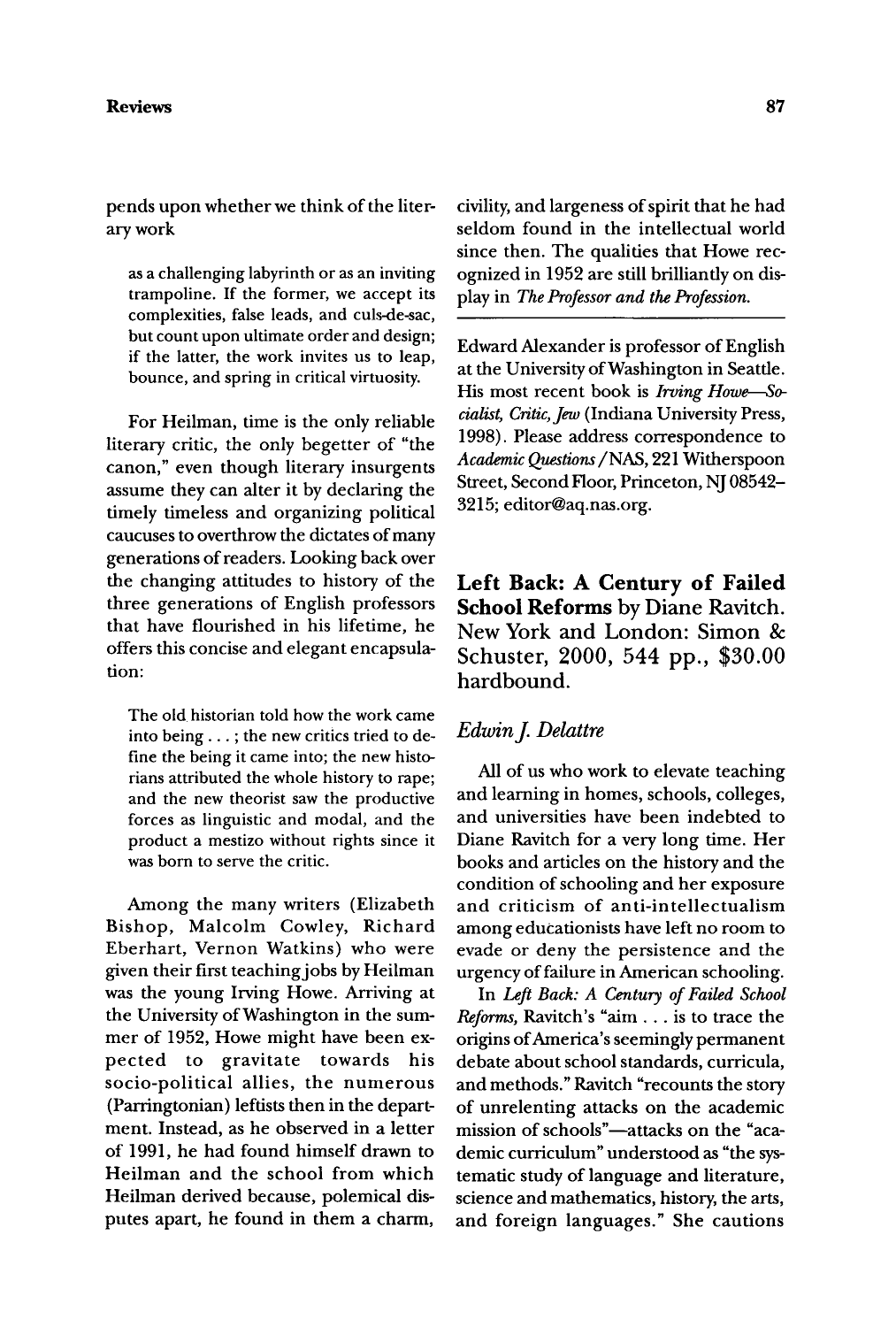readers not to suppose that our current complaints about schooling are unprecedented: "[T] hose who seek the 'good old days' will be disappointed, for in fact there never was a Golden Age."

We can see this last point confirmed in Mary Fisher's exquisite 1912 book, *A Valiant Woman: A Contribution to the Educational Problem.* There, Fisher quotes her exemplary teacher-the unnamed valiant woman from whom she learned so much, and who believed "that the earliest years of a child's life require the most careful teaching":

I feel deeply the present results in the education of the young, but I am not sure that the schools are to blame in the matter. The children have not the right start from the very first in the home. The memory should be strengthened by learning fine poems, and long ones. The young should get a good vocabulary, beautiful thoughts, and a command of language from masterpieces in literature read to them. Instead of that, there is no home reading, or that of a very poor kind, and enough of such to weaken the mind; then, in school, follows the cramming of facts. I have sometimes been in the lower grades of the public schools, and I have pitied the poor children. I felt that if I were obliged to remain there a week, I should turn into one of the wooden benches. I suppose you know how little real mental culture the girls have who are given certificates to teach and begin their work with dear children.<sup>1</sup>

The "valiant woman" would witness this same lack of "real mental culture" in many classrooms today.

In American schooling, history repeats itself. In 1900, Ravitch recounts, "Edward Bok, editor of *The Ladies Home Journal,*  mounted a campaign.., alleging that the mental health of children was being destroyed.., by a national crime." The crime was homework. Much influenced by Clark University President G. Stanley Hall, a leader of the child study movement, who had insisted "it would not be a serious loss, if a child never learned to read" or write, Bok claimed that a student under the age of fifteen should never "be given any home study whatever by his teachers." Bok opposed "cramming" and saw homework as nothing else.

In 2000, I received an invitation to a symposium at the Harvard Graduate School of Education. The purpose was to discuss a new book by independent teacher trainer Etta Kralovec and a former associate editor of *The Progressive,* John Buell, *The End of Homework: How Homework Disrupts Families, Overburdens Children, and Limits Learning.* A hundred years have passed, and conflation of the distinction between bad homework assignments and homework itself persists.

Ravitch casts the century of failed school reforms as a contest for the future of American schooling between advocates of "education for utility" and proponents of the academic curriculum-"knowledge for general intelligence." She points to two main sources of assault on the academic curriculum: "business leaders, who wanted economy and efficiency in the schools, and progressive educators in the nation's new colleges of education who wanted the school curriculum to be more closely aligned to the needs of society in the industrial age .... Progressive educators wanted socially efficient schools that would serve society by training students for jobs." Indeed, "the pedagogical profession arose as a protest against the academic tradition."

Among the most instructive and powerful dimensions of *Left Back* is Ravitch's practice of allowing influential figures in the great debate over the proper mission of schooling to speak for themselves. The reader encounters at first hand claims and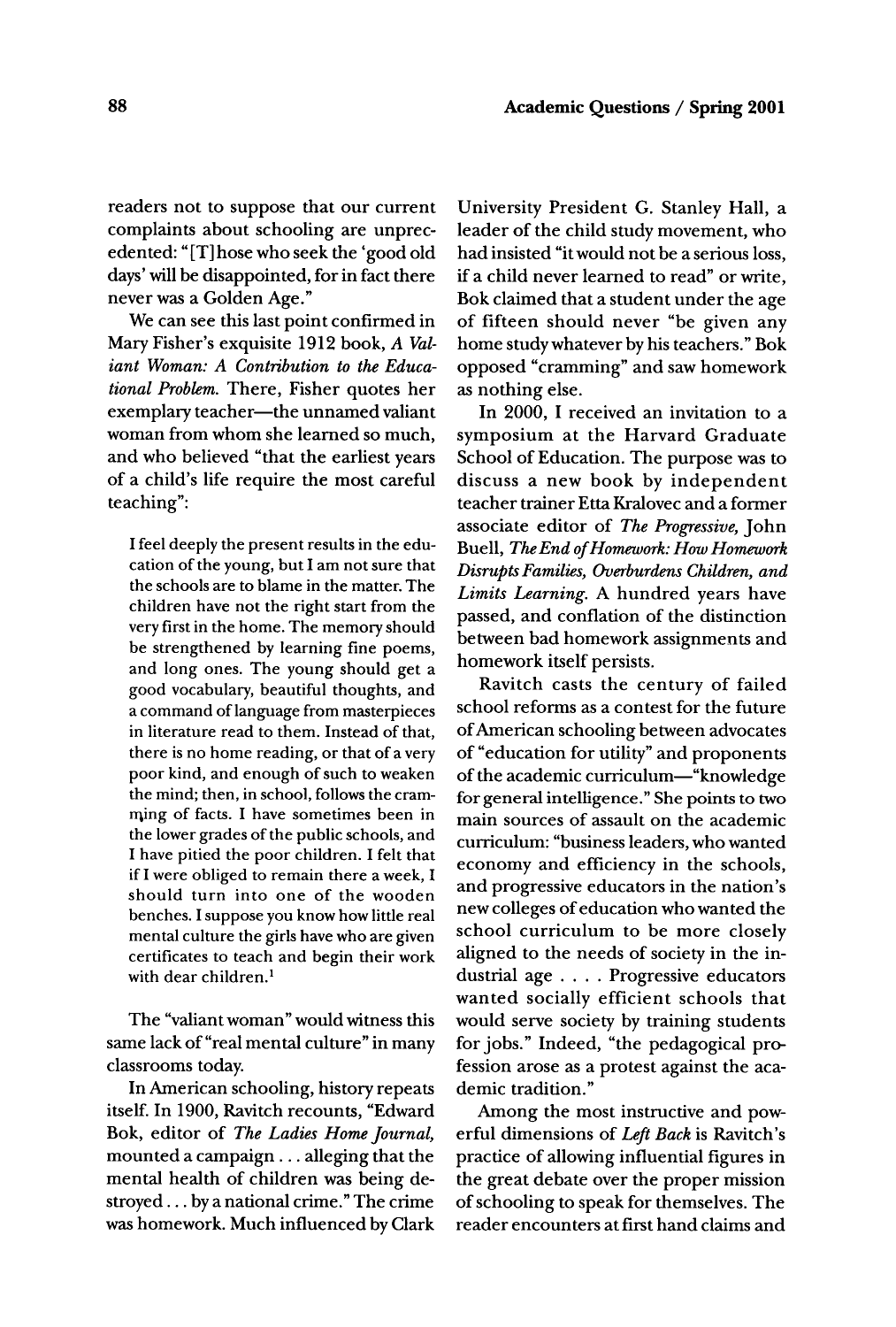arguments made by Charles W. Eliot, Walter Lippmann, Ellwood P. Cubberly, Oscar D. Robertson, G. Stanley Hall, W. E. B. DuBois, William Henry Maxwell, Edward L. Thorndike, David Snedden, William Torrey Harris, William Chandler Bagley, Isaac L. Kandel, Alexander Meiklejohn, and Arthur Bestor. Ravitch reminds us of the positions taken and the influence wielded by figures often neglected in histories of American education.

Ravitch also quotes liberally from John Dewey, not a neglected or forgotten figure certainly, but one often misread or not read at all, even by those who claim to be his followers. As Ravitch points out, the practice of progressive education was often at odds with Dewey's ideas, and Dewey himself was sharply critical of shallow forms of progressive education. It is "progressivism as a many-sided movement" that Ravitch chronicles and criticizes, not the "ideal version" of progressivism which "had not been institutionalized in American public schools." Missing, though, from *Left Back* is a clear account of how the "ideal version" differed from the prevailing practices of progressive education. The Dewey quotations are generally from his more popular writings, rather than from his most important philosophical writings on education.

The utilitarian form of progressivism that Ravitch emphasizes and describes was fundamentally anti-intellectual: a doctrine of child-centered education driven by a diminished conception of human capacity, xenophobia and fear of a rising immigrant population, the fatalism of a putative science of education and mental testing for assigning students to differentiated curriculum tracks, and hubris among educationists in the presumption of both the ability and the right to foretell the destiny of individual children (especially minority and low-income children) as well as the authority to use schools for indoctrination so as to reconstruct society itself.

Educationist "experts" such as Hall, Thorndike, and Snedden "cleared the way for two of the worst manifestations of antiintellectualism." Rejection of the academic curriculum as the best means of providing equal educational opportunity for all children deprived education of its "historic rationale" so that "the definition of education itself was up for grabs, available for capture by any idea, fad, or movement that was advanced by pedagogical experts, popular sentiment, or employers." Furthermore, "the notion that education should be determined by the child's future occupation turned democratic rhetoric upside down . . . . [I]n the new way of thinking, equal opportunity meant that a banker's children would get a very different education from a coal miner's children, and all would be fitted to occupy the status of their parents."

Against utilitarian progressivism has stood the academic curriculum with its "simile of the educational ladder with its foot in the gutter and its top in the university."<sup>2</sup> By offering one academic curriculum to all students, "schools were expected to make social equality a reality by giving students an equal chance to develop their mental powers to the fullest."

Among the education "professionals," none stood more resolutely in favor of the academic curriculum than William C. Bagley. Appointed to the faculty of Teachers College in 1918, after serving as a school teacher and district superintendent, Bagley rejected the innovations of the "differentiated curriculum." With a combination of time-tested wisdom and great foresight, Bagley tried to put "a competent and cultured teacher into every American classroom." He predicted that "if that should ever happen, it would do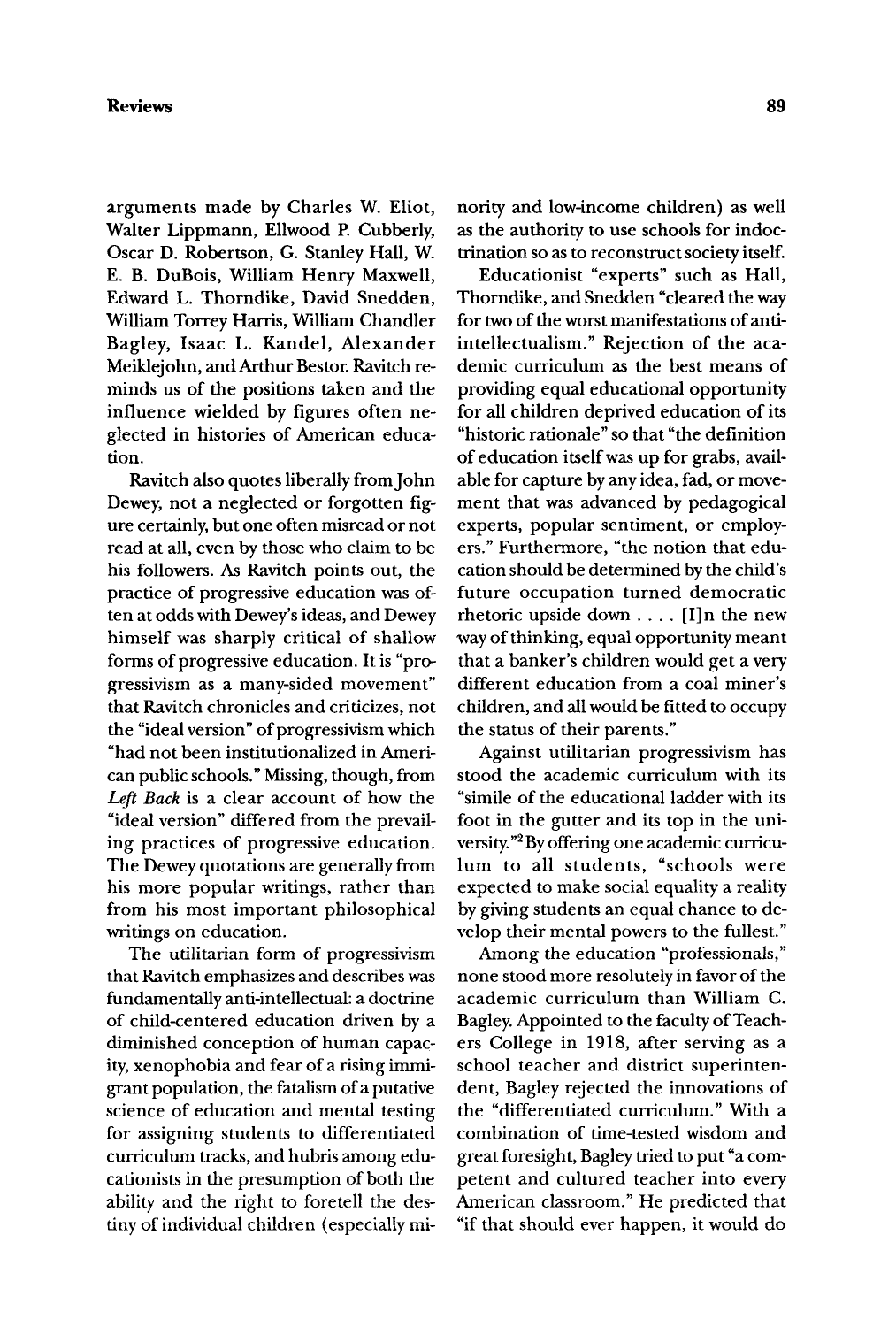more for American education than all the other innovations lumped together."

Bagley was right then, and his words remain true today. Unfortunately, during the past hundred years too few educationists have understood what a "truly competent and cultured" person-and therefore a truly competent and cultured teacheris. No one of any sense believes that knowledge of "language and literature, science and mathematics, history, the arts, and foreign languages" is sufficient to make anyone a good teacher. Likewise, no one can reasonably believe that a teacher in a school with any semblance of an academic mission can possibly do without it.

Unfortunately, while G. Stanley Hall held center stage in declaring that illiteracy does not matter and that "even ignorance may be a wholesome poultice for weakly souls," educationists completely neglected Abraham Lincoln's great lecture of 1858-59, "Discoveries and Inventions." In it, Lincoln had argued that the greatest of all inventions is the printing press. Wide availability of books, and the ability to read them, he argued, would free the public from the "false and under estimate" of themselves in which they had been shackled by illiteracy and ignorance of their own possibilities. Lincoln lamented that the full benefit of books could not yet be realized, because there were not enough qualified teachers of reading. Today, we still have too few such teachers, while "Discoveries and Inventions" goes unread in schools of education.

By the middle of the twentieth century, educationists had undermined the idea of a competent and cultured teacher by popularizing the thoroughly misguided idea of "child-centered" education, expressed, as Ravitch observes, in the cliche, "We teach children, not subject matter." The cliché echoes among educationists today. Recendy, I interviewed a candidate

for the superintendency of an urban school system who described himself as child-centered. I asked him what he was not centered on. He replied, "The convenience of adults."

Too many educationists resemble him. They do not make clear that successful teaching is always a triadic relation, as the philosopher John Passmore explains, including student, teacher, and subject matter to be taught and learned: "All teaching is pupil-centred in the sense that its object is not merely to expound a subject but to help somebody learn something .... But at the same time, the teacher is trying to teach pupils *something,* and it is by no means unimportant what that something is .... [The teacher] has to teach *both*  pupils *and* subjects. ''3

Academic traditionalists in education have also been guilty of neglecting the triadism of sound instruction. Being "subject-matter" centered without regard to one's students, and being "teacher-centered" without regard to the repertoire of artistry a teacher needs in order to teach heterogeneous students effectively have routinely been fatal to genuine educational opportunity.

Where instruction is properly conceived, it enables the student to learn vicariously-whether from reading, writing about, and discussing history, biography, and literature; witnessing and thereby learning to perform scientific experiments; or watching an exemplary craftsman make a piece of furniture. Misconceived "child-centered" education destroys vicarious learning by condemning children to their own devices and refusing to provide direct instruction. Misconceived "subject-matter-centered" education obstructs vicarious learning by pedantry that cannot bring literature or mathematics or craftsmanship to life in the presence of students.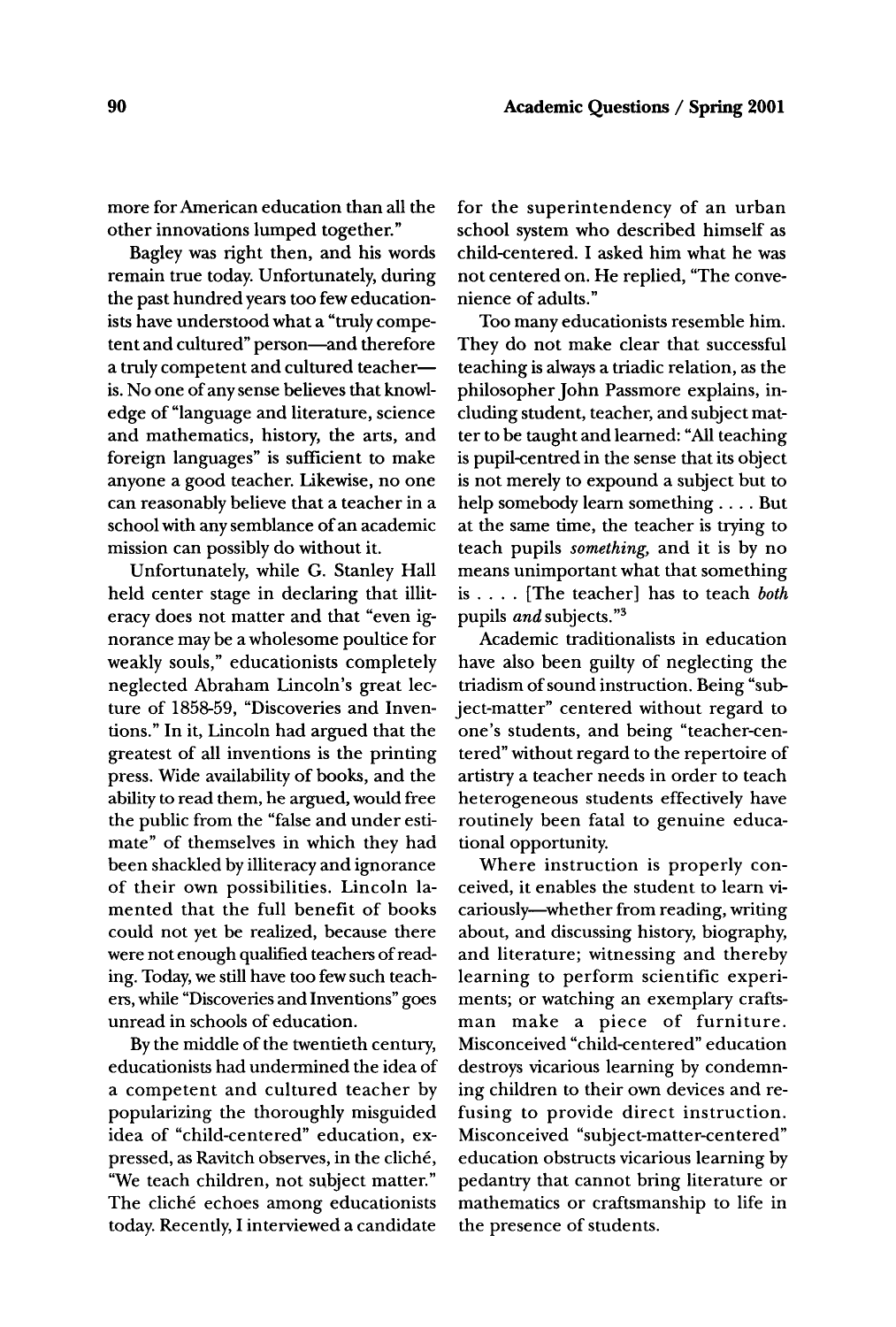Ravitch knows that there is plenty of blame to go around for the failures of education reform in the past hundred years. "At their extreme," both progressive education and traditional education

can be faulted, the one for demeaning intellectual and academic standards, the other for caring more about subject matter than children. But at their best, both philosophies have made valuable and complementary contributions to American education. Progressive education can take credit for emphasizing students' motivation and understanding and making the school responsible for the health and general welfare of children. Traditionalists such as Harris, Bagley, and [E. D.] Hirsch must be credited for insisting upon the democratic responsibility of the school to promote the intellectual growth of all children. At their best, these traditions overlap and the differences between them become blurred because thoughtful educators, regardless of label, seek to develop their students' intellect and character.

It seems to me that for this conclusion to be entirely plausible, *Left Back* would have to present a more considered case for progressivism "at its best" in American education during the past hundred years. Ravitch does describe a few progressive schools that succeeded admirably, but absent a fuller account of the sophisticated form of progressivism these schools embodied, the significance of the examples remains unclear.

But Diane Ravitch is exactly right in her account of the only way to overcome the persistent causes of our failure to fulfill the educational birthrights of the young and to avoid a future of education reform that is as unsatisfactory as the past century has been. What we need, she says, what we have always needed, is attention to "fundamental, time-tested truths": "that children need well-educated teachers who

are eclectic in their methods and willing to use different strategies depending on what works best for which children . . . [and] that adults must take responsibility for children and help them develop as good persons with worthy ideals."

The question is whether we can secure in educators and parents genuine fidelity to these truths. Doing so will not be easy. Dispense with labels, as Ravitch rightly suggests, and we are left face to face with brute facts: many academics in the liberal arts as well as faculty in schools of education profess relativism and subjectivism in ethics and aesthetics. Supposed "postmodernists" go much farther. Along with schoolteachers who have been indoctrinated in crude and simplistic versions of relativism, large numbers of academics view character formation and moral education as a minefield best left untrod in schools. Only a small portion of teachers have studied ethics and the formation of bad, weak, strong, and good character, while schools of education routinely use unreliable textbooks rather than original works when they touch on ethics with prospective teachers.

In some state laws and state education regulations, and in university curricula, the idea of teachers as "eclectic in their methods and willing to use different strategies depending on what works best for which children" has declined into the dogma of "learning styles" and "teaching styles," as if teaching and learning were matters of mere style without substance. Teachers who do not respond positively to the "styles" of their students--no matter how inimical to learning anything at all those styles may be-suffer criticism for being insensitive to children and their needs. Direct instruction in literacy and numeracy falls into peril wherever the dogma of learning styles holds the force of law, regulation, or school policy.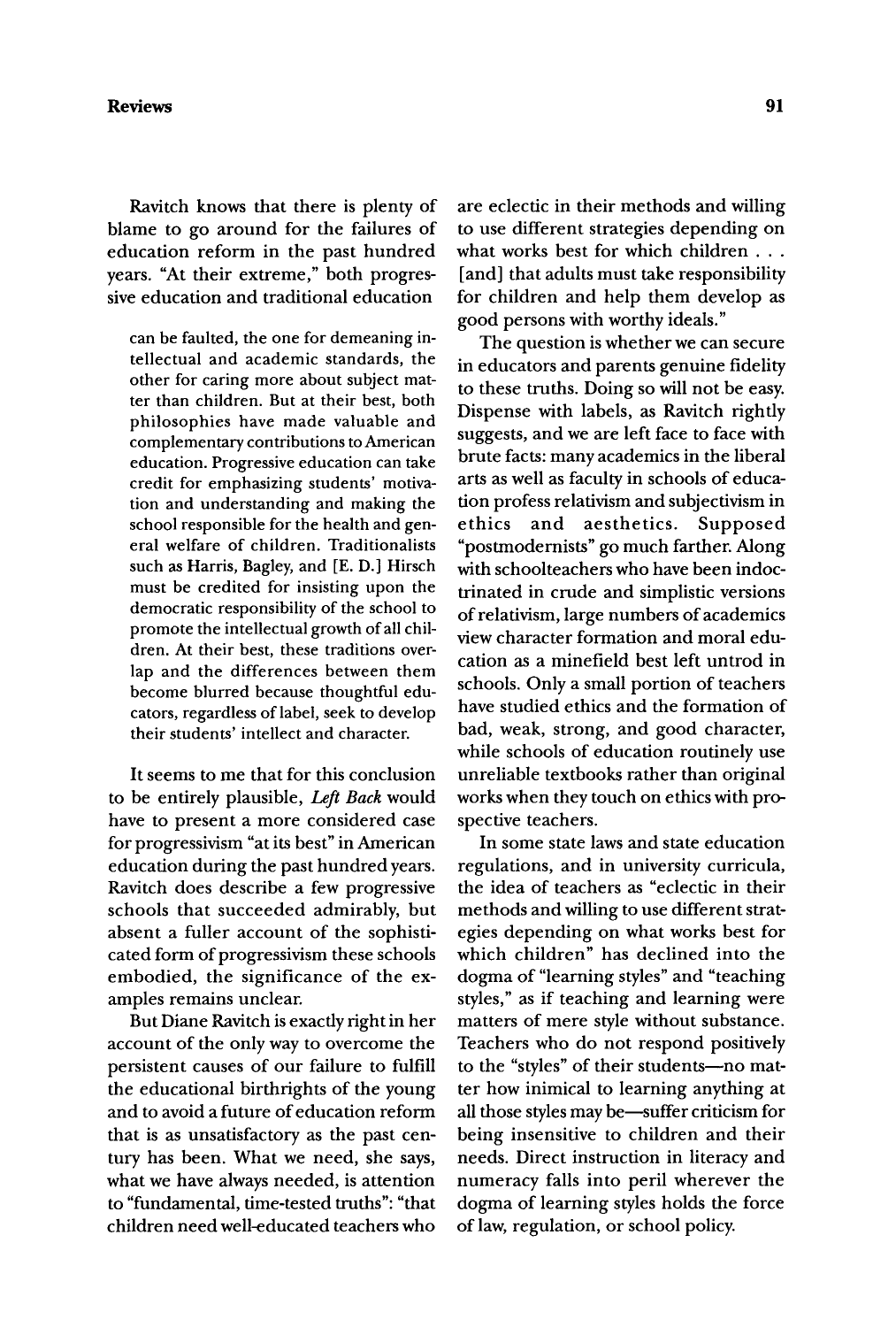Most of what I have read and heard in the past five years as a member of the Massachusetts Board of Education about teaching "strategies" is sheer puffery from educators and policy makers who can neither define "strategy" nor identify the differences between a strategy and a tactic. Diversionary jargon and pseudojargon continue to run rampant in education circles. Where jargon rules, thought perishes.

Powerful agencies in education have latched onto the financial rewards of education reform and introduced new "standards" for teachers. The National Council for Accreditation of Teacher Education (NCATE) offers as its first "new" standard for prospective teachers: "Candidates preparing to work in schools as teachers or other professional school personnel know and demonstrate the content, pedagogical, and professional knowledge, skills, and dispositions necessary to help all students learn."<sup>4</sup> The standard is preposterous. It serves only to obscure what teachers should know and be able to do. To "help all students learn," a teacher would have to be fluent in the countless first languages of today's schoolchildren, know thoroughly how best to teach children with a wide range of disabilities, be able to cut through well-established habits of violence and predation among students who are members of criminal gangs-and all this in schools where administrative cowardice and incompetence leave teachers bereft of institutional support. A preparatory curriculum that purports to enable "candidates to help all students learn" must be so fragmentary and broad as to prevent learning anything in sufficient depth to teach it competently.

Concern for the "health and welfare of children" has led to legislation, as in Massachusetts, requiring "comprehensive health education." Under Massachusetts law, what must be taught is spelled out in far greater detail than for any academic core subject such as mathematics or history:

Instruction in health education shall include, but not be limited to: consumer health, ecology, community health, body structure and function, safety, nutrition, fitness and body dynamics, dental health, emotional development and training in the administration of first aid, including cardiopulmonary resuscitation . . . . In connection with physiology and hygiene, instruction as to the effects of alcoholic drinks and of stimulants, including tobacco, and narcotics on the human system, as to tuberculoses and its prevention, as to detection and prevention of breast and uterine cancer, and as to fire safety, including instruction in the flammable qualities of certain fabrics, and as to the prevention and treatment of burn injuries, shall be given to all pupils in all schools under public control, except schools maintained solely for instruction in particular subject areas.<sup>5</sup>

The expansiveness of this law reflects the enormous power of health education advocates derived from state funding from tobacco company settlements. Compliance with the law intrudes directly on time available for the academic curriculum. And because much of health education endorses the view that human faults and frailties are largely the result of "addictions," the health curriculum can militate against the formation of good character and a sense of responsibility for the conduct of one's own life.

As we continue to try to improve schooling and to provide students with entirely competent and cultured teachers, we will have to contend with extremely difficult obstacles, few of them altogether new. We will nowhere be able to take for granted widespread adherence to "fundamental, time-tested truths." To live up to the educational birthrights of the young, we will have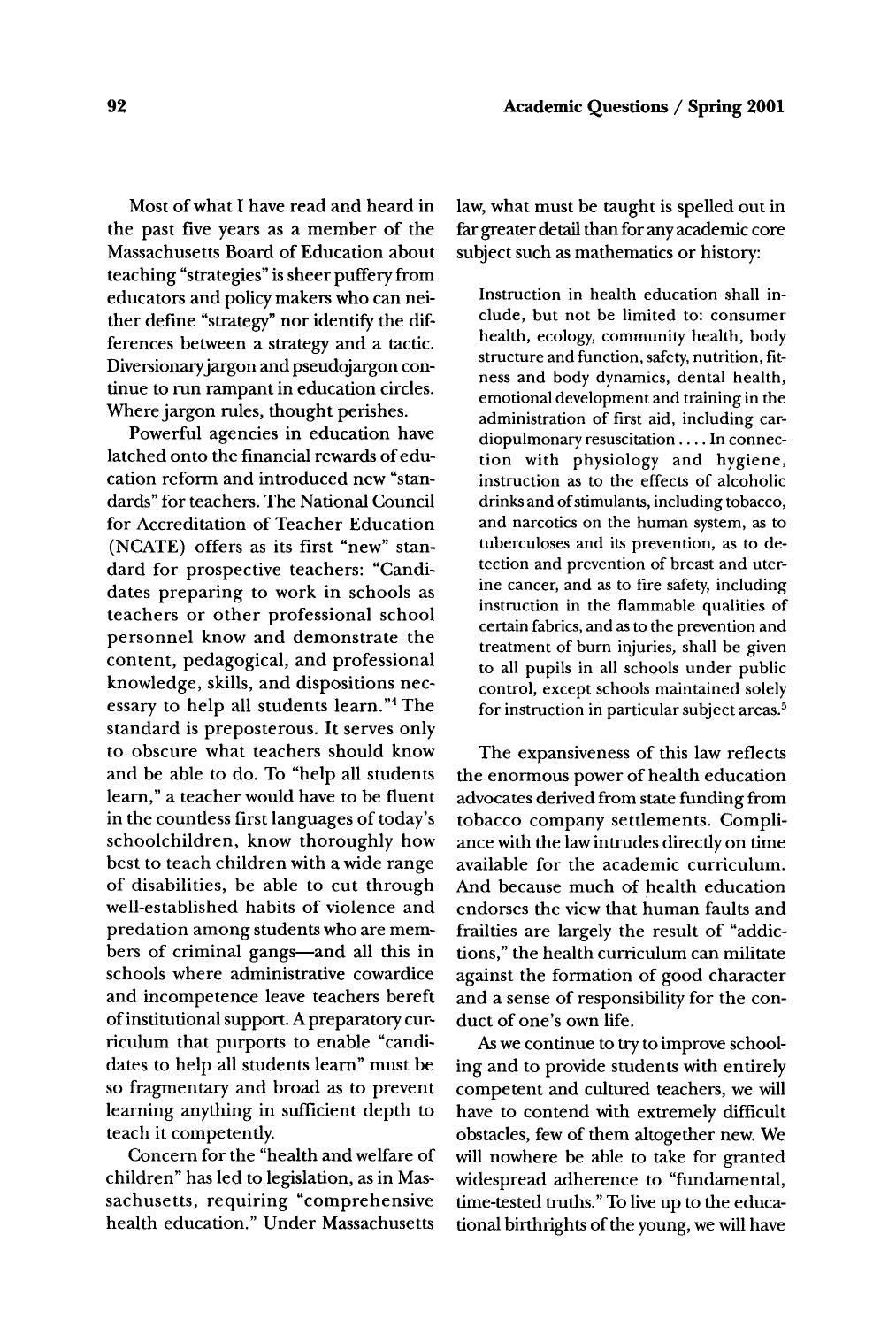#### **Reviews 93**

to aspire to more than equal educational opportunity;, we must, as Australian philosopher John Howes has written me, aspire to abundant educational opportunity for all.

But what shall we take "abundant opportunity" to mean? As president emeritus of St. John's College, I am heir to the tradition of Scott Buchanan, Stringfellow Barr, Robert Maynard Hutchins, Mortimer Adler, and others, that "the liberal arts are everybody's business." I believe that every student should study literature and language, history, mathematics, natural sciences, and the arts. I believe also that academic programs for gifted and talented students are essential to abundant opportunity for them and are not an affront to educational opportunities for others. Neither of these beliefs implies, in my view, that sound vocational programs at the secondary and post-secondary levels, where students learn arts of craftsmanship, deprive the young of their educational birthrights.

I have known too many craftsmen who participate actively in civic life, take joy in private life, and avail themselves of cultural treasures to believe that extended study of the liberal arts is essential to the conduct of a well-lived life. Likewise, more than thirty years in academe have taught me that expertise in an academic discipline or disciplines is no guarantee of either refined intelligence or good character. When I think about abundant educational opportunity, I keep these facts in mind, and I think with gratitude of the abundant contributions to education Diane Ravitch has made.

*Edwin J. Delattre is dean of the school of education and professor of philosophy at Boston University in Massachusetts. The third edition of*  his Character and Cops: Ethics in Policing, *was released in paperback in 1996 by AEI Press.* 

*The fourth edition will be released in August 2001. Please address correspondence to* Academic Questions /NAS, *221 Witherspoon Street, Second Floor, Princeton, NJ 08542- 3215; editor@aq, nas.org.* 

## **Notes**

- 1. Mary Fisher, *A Valiant Woman: A Contribution to the Educational Problem* (New York: Thomas Y. Crowell Company Publishers, 1912), 52, 53.
- 2. We might add to Ravitch's reference to this metaphor a passage from the philosopher Thomas Hill Green in his 1882 "Lecture on the Work to be Done by the New Oxford High School for Boys": Proper funding of schooling "might have served to provide a 'ladder of learning,' to use Professor [Thomas Henry] Huxley's figure, by which boys of intellectual promise should have been able to mount, I do not say 'from the gutter,' for that phrase would imply parental neglect, which can never be followed by real success in learning, but from the humblest well-disciplined homes to the universities." In *Works of Thomas Hill Green,* ed. R. L. Nettleship (London, New York: Longmans, Green, 1899, 1900) Volume III, 461.

Huxley grew somewhat weary of his own metaphor, which he had intended to apply above all to technical education. In an 1877 lecture, "Technical Education," Huxley said: "When I was a member of the London School Board, I said in the course of a speech, that our business was to provide a ladder, reaching from the gutter to the university, along which every child in the three kingdoms should have the chance of climbing as far as he was fit to go. This phrase was so much bandied about at the time, that, to say truth, I am rather tired of it; but I know of no other which so fully expresses my belief, not only about education in general, but about technical education in particular." But Huxley's metaphor did not serve "social equality" as Ravitch intends. Huxley continued, "The great mass of mankind have neither the liking, nor the aptitude, for either literary, or scientific, or artistic pursuits; nor, indeed, for excellence of any sort. Their